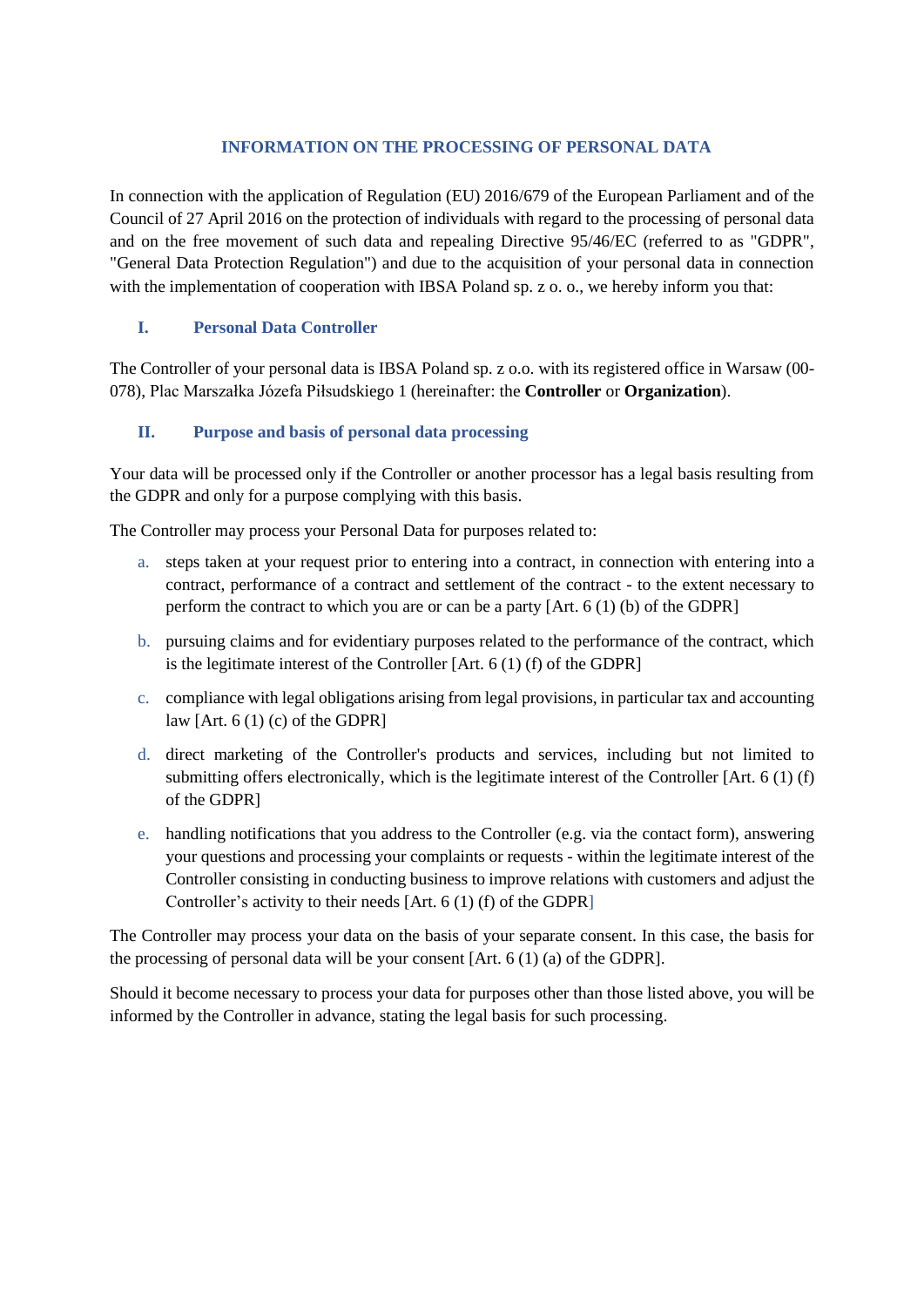### **III. Information on recipients of personal data or categories of recipients**

Your data may be transferred to entities processing them at the request of the Controller, e.g. subcontractors or service providers.

In any such case, the transfer of your data does not entitle the recipient of the data to use them freely, but only for purposes clearly indicated by the Controller.

The recipients of your data may also be entities authorized to obtain your data on the basis of applicable law, such as courts or law enforcement authorities - if they request the disclosure of your data based on an appropriate legal basis.

The Controller may also provide your data to legal and advisory service providers. In addition, the Controller may provide your Personal Data to databases in or outside the country within companies from the Controller's capital group or external entities, if they process or store such data on behalf of and for the Controller or another company from the Controller's capital group.

## **IV. Transfer of data to third countries or international organizations**

The Controller may transfer your data to third countries or international organizations.

The Controller, using the services of electronic mail providers, may transfer your data to Switzerland. By the decision of the European Commission, this country was recognized as ensuring an adequate level of protection of personal data transferred from the European Union.

### **V. Period for which Personal Data will be stored**

Your data will be processed as long as the basis for its processing exists.

In situations where data processing takes place in compliance with a legally prescribed obligation, the period of data storage will be determined on the basis of relevant legal provisions.

If the basis for data processing is the legitimate interest of the Controller, the Controller will store your data as long as this legitimate interest exists, periodically reviewing their further suitability.

Regarding the necessity of data to perform the contract, it will usually be the time needed to perform such contract and secure any potential claims arising therefrom.

If the basis for data processing is your consent, the processing will take place until its withdrawal, restriction or other actions on your part limiting this consent.

#### **VI. Rights related to the processing of personal data**

You have the right to access your data and the right to request their rectification, erasure and restriction of processing.

You have the right to data portability and the right to object to processing.

If you have given your consent to data processing, you can withdraw it at any time.